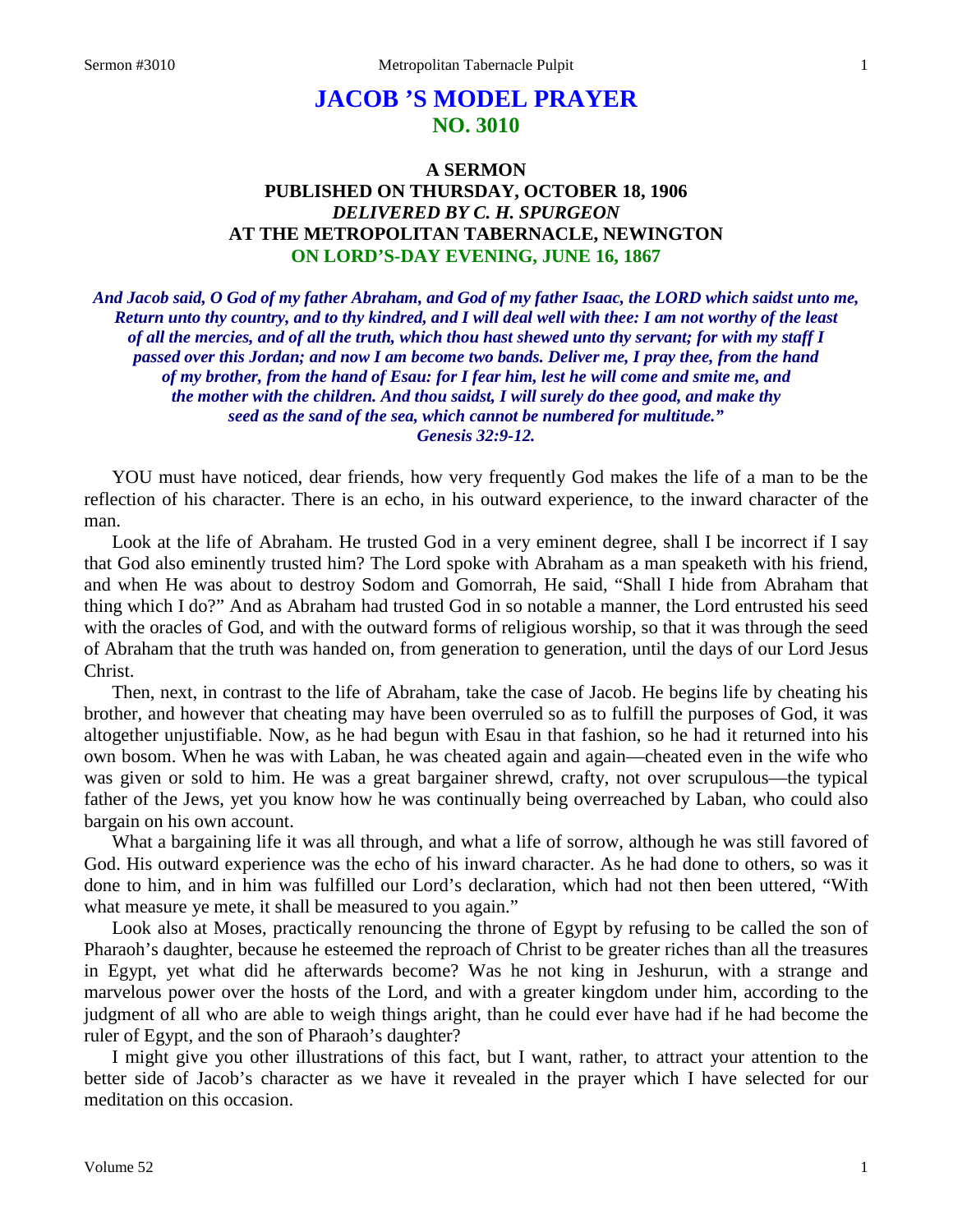The chapter from which our text is taken, informs us as to the circumstances of Jacob's case at the time that he offered this prayer. He had just escaped from his trouble with Laban when he received the inexpressible honor of being met by "the angels of God." But lest he should be exalted above measure through the abundance of the revelations which they made to him, a second trouble followed closely upon the heels of the first. He was soon to meet his brother Esau, and then, the great sin of his earlier years would be brought home to him. He had deceived his old father Isaac, and had gained the birthright blessing by utterly unjustifiable subtlety, and he might reasonably expect that he was about to reap the due reward of his evil deeds.

With true Oriental craft, and also with a considerable amount of common sense, he made various plans for appeasing the wrath of his brother, and then, when he had done what he thought to be wise, he betook himself to prayer. Brethren, let us learn from Jacob's experience to expect troubles, especially if we have so acted as to bring trouble upon ourselves, but let us also learn from Jacob's action, that while planning is right enough when kept within its proper bounds, prayer is much more important.

We may easily go to excess in our planning, we may depend so much upon an arm of flesh, and upon our own wisdom and prudence, and have such confidence in our own scheming that it may, after all, turn out to be utter folly. The staff, on which we lean, may turn out to be, at best, but a broken reed, perhaps even a spear which shall pierce and wound us. "It is better to trust in the Lord than to put confidence in man," or to have confidence in ourselves, for even if we had all the wisdom that it is possible for man to attain, it would be but created wisdom, whereas, if we go at once to the Lord our God, we shall go to infinite wisdom, and we may expect to be guided aright through all the difficulties of the way.

Prayer, my brethren, must be our first resource, or if it is also the last, let it be the first as well. Let us not merely go to God's door because we have tried everybody else and failed. Let us not go to the fountain simply because the cisterns are exhausted, but let us go to our God first and foremost, and let us say, "Even if earth's cisterns did contain water, we would not forsake our God for them, and if all the forces of our fellow creatures were as real and powerful as they profess to be, we would still lean upon the arm that bears up the whole universe—the unseen arm of the faithful Creator."

I selected this subject for our meditation, on this occasion, because it appears to me to give us *a sort of model of what prayer should be*. We shall view it first in that light, and when we have done so, I shall have a little to say about *Jacob's last plea,* for it is most suggestive, and then I shall close with a word or two upon *the answer to this model prayer of the patriarch*.

**I.** First, then, concerning JACOB'S MODEL PRAYER, which is one of the earliest that is recorded in Holy Scripture, at least, in such detail.

I commend it for your imitation, my dear friends, first, because of *the plainness of its matter*. Jacob does not come before God with a long roundabout story, telling in general terms the fact that he was in some sort of trouble, out of which he wished to be divinely helped, but he distinctly mentions the perilous circumstances in which he found himself. He says, "O God...deliver me, I pray thee, from the hand of my brother, from the hand of Esau."

Of course, God knew that the name of Jacob's brother was Esau, yet Jacob thought it was necessary to mention his brother's name in order that his prayer should be definite and clear. So he pleaded, "Deliver me, I pray thee, from the hand of my brother, from the hand of Esau: for I fear him, lest he will come and smite me, and the mother with the children." He was probably then alluding to his dearly beloved Rachel and her son Joseph, though he may also have referred to the other mothers in the company, for he was a tender father, and cared for his children, and he mentioned them as being very near his heart, and especially needing divine protection. So you see that Jacob is very clear as to what he asks of God, and I urge you, my brethren, to imitate him in this respect.

When we pray, we sometimes use very roundabout expressions, we do not come straight to the point, we seem to imagine that a kind of religious etiquette forbids us from speaking plainly at the throne of grace. I am persuaded that this notion is altogether wrong, and instead of God approving this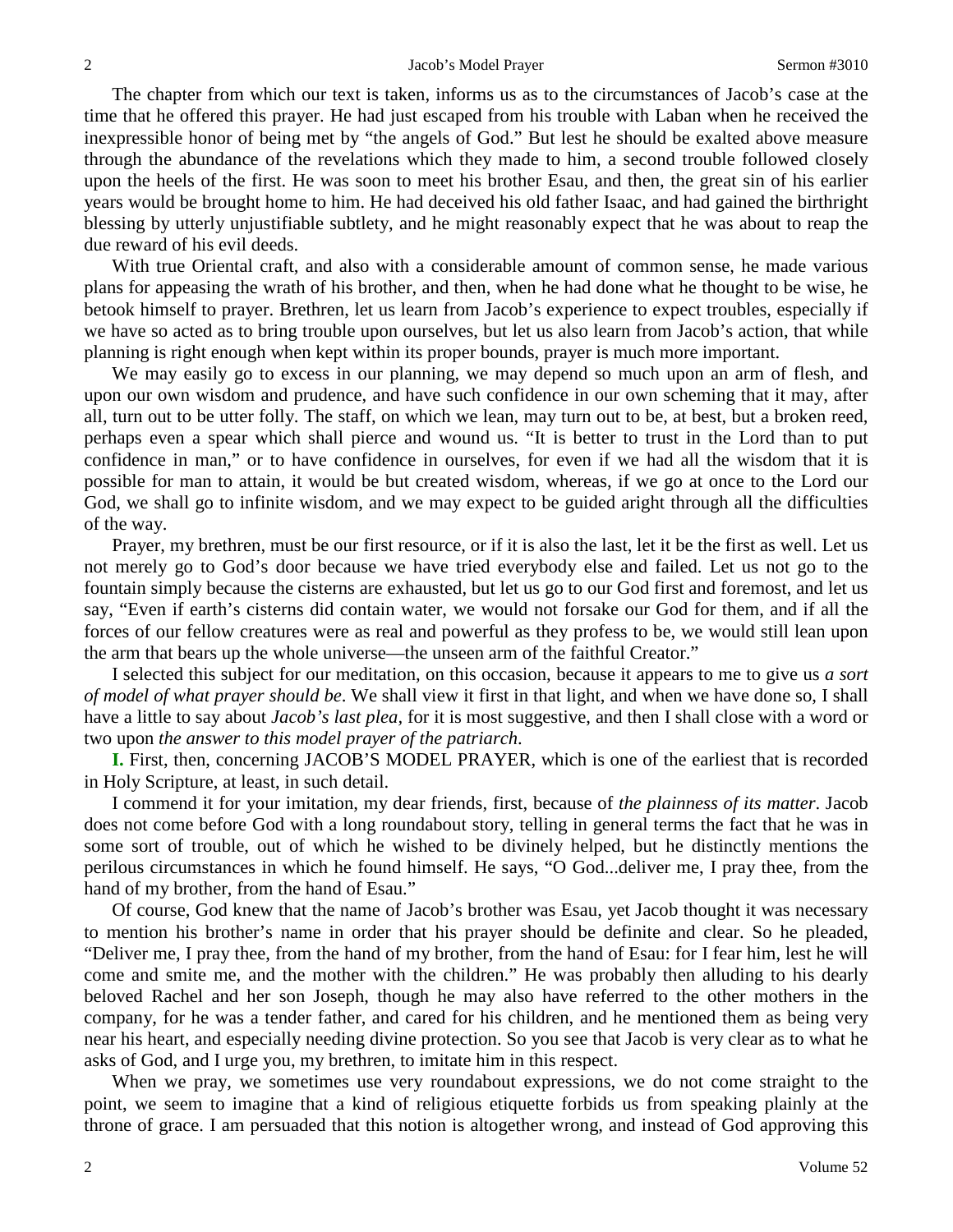#### Sermon #3010 **Sermon #3010** Jacob's Model Prayer 3

mode of speaking to Him in prayer, He would much rather have us speak to Him as a child speaks to his earthly father—respectfully, reverently, remembering that He is in heaven and we are on earth, yet simply and plainly, for our heavenly Father needs no garnishing of our speech, and the poor tawdry flowers of eloquence, with which some of our brethren at times adorn their prayers, must be displeasing to God rather than acceptable to Him.

Especially must you unconverted ones imitate Jacob in this matter of plainness of speech, when you pray, never mind about the mode of your expression, but come to the main point at once. Tell the Lord that you have grievously offended Him, and mention your sins to Him in private, by name. If your great sin has been drunkenness, call it by that name, if it has been uncleanness, call it by that name. Do not endeavor to dissemble before the Lord, or to cloak your sin before the all-seeing JEHOVAH.

You need not reach down a prayer book to see how the bishops would have you pray, nor borrow somebody's Morning Devotions to see how a certain eminent divine prayed, but go straight to God and say, "O Lord, Thou knowest what I want! I am a poor guilty sinner, and I cannot express myself in such a way as to please my fellow creatures, but Thou knowest what I am, and what I need. Wilt Thou graciously give me the pardon of my sin, O Thou who alone canst forgive the guilty? Wilt Thou receive me to Thy bosom, Thou blessed Savior of the lost?"

Come to the point with God, dear friends, be explicit with Him, let it be seen that you are not praying for the mere sake of performing a certain religious ceremony, but that you have real business to transact with the Most High. You know what your request is, and you do not intend to leave the mercy seat until your request is granted.

So I commend Jacob's prayer to you because of the plainness of its speech.

Next, it is to be commended for *the humility of its spirit*. Notice especially these words of the patriarch, "I am not worthy of the least of all the mercies, and of all the truth, which thou hast shown unto thy servant; for with my staff I passed over this Jordan; and now I am become two bands." If you even hint that there is any worthiness in yourself, the power of your prayer is at once destroyed, but if you plead your unworthiness, you will then be standing where the publican stood when he cried, "God be merciful to me a sinner," and you know how "he went down to his house justified rather than the Pharisee," who said that he fasted twice in the week, gave tithes of all he possessed, and was not like other men, especially that publican! In that way he destroyed any power that his prayer might otherwise have possessed. His self-conceit tore the chariot wheels from his prayer, so that it dragged heavily and soon could not move even an inch.

On the other hand, a deep sense of sin, a full consciousness of utter undesert will enable you, like Jacob, to wrestle with the great Angel of the covenant, and to prevail over Him. Possibly, you have not succeeded with God because you have not sunk low enough before Him. You unconverted ones especially, if you put your mouths in the very dust, that will be the best attitude for you to assume. If you still have some relics of strength, you will not receive divine strength. If there are some remnants of the pristine idea of human merit tolerated in your heart, the robe of Christ's righteousness will not be wrapped around you.

Ask the Lord to strip you of every rag of self-righteousness, to enable you to trust in Jesus alone, and to have no confidence in the flesh, either in the feelings which you experience or in the works which you do. Your time of uplifting will follow close upon your time of falling down flat upon your face. The dawn of day succeeds the darkest hour of the night, so ask God to bring you down to that dark hour in which the night covers every hope that is born of human confidence, for then will the Lord appear to you in His brightness. So, imitate the prayer of Jacob in its humility of spirit.

The third point in which I would have you copy Jacob's model prayer is in the *arguments to be used*. The whole prayer is highly argumentative. If some of the prayers I have heard at prayer meetings though I must say that the fault is less in this place than in most others with which I have become acquainted—if some of the prayers at certain prayer meetings were less doctrinal, less experiential, and more argumentative with God, they would be more like true prayer should be, for true prayer is just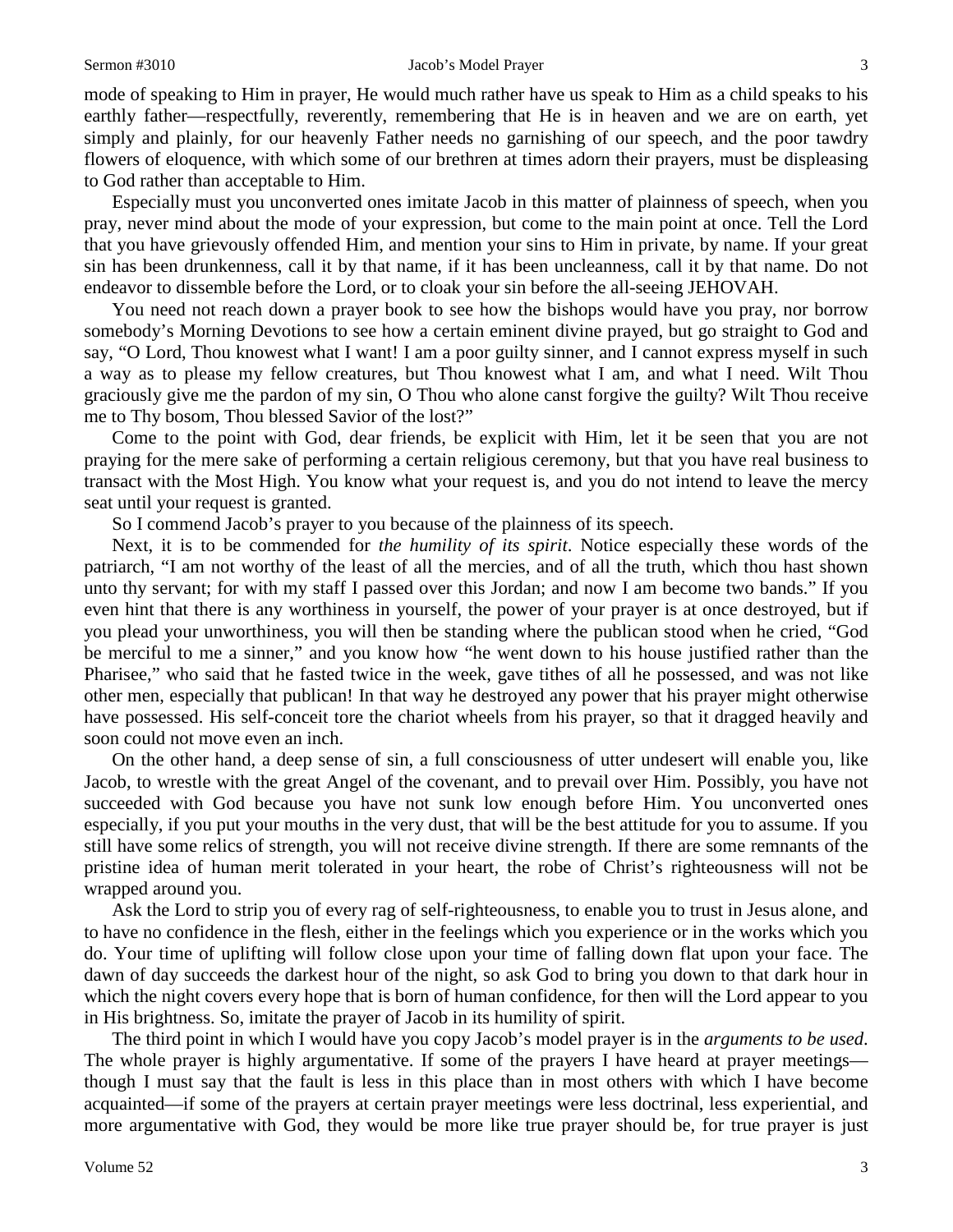pleading with the Most High, spreading our case before Him, and then pressing our suit with all the arguments we can muster.

In this short prayer of the patriarch, no less than four arguments are used. The first is the argument from the covenant, "O God of my father Abraham, and God of my father Isaac." God had entered into covenant relationship with Abraham, and made solemn promises to him and to his seed, so Jacob prays, "O Lord, Thou hast pledged Thyself to be the God of the seed of Abraham, whose grandson I am, and of the seed of Isaac, whose son I am—now, therefore, by Thy faithfulness to Thy covenant promise, help me in this dark hour of my life!"

Beloved friends, this is the kind of plea that we can use with the Lord, "O God, hast Thou not made a covenant with the Lord Jesus by which Thou hast promised that Thou wilt save all them that trust in Him? Hast Thou not said, 'I have given him for a witness to the people, a leader and commander to the people'? Then, Lord, though guilty, I trust to the merits of Thy dear Son, and I ask to be absolved by virtue of His great atoning sacrifice. Behold, as the earthen vessel hangs upon the nail, so hang I upon Him, and upon Him alone. Now, by the covenant of Thy grace, which is ordered in all things and sure, I beseech Thee to manifest Thy love to me."

If you use such gracious pleading as that with the Lord, you will surely prevail with Him. And I urge you also, children of God, to do the same, for the everlasting covenant is a mighty plea with God—

#### *"In every dark distressful hour, When sin and Satan join their power."*

Then we pass on to the next use which Jacob makes of the promise which God had given him, "Thou said unto me, Return unto thy country, and to thy kindred, and I will deal well with thee." If you and I know that we are walking in the path of duty, if we are where the Lord has bidden us go, we can always claim the divine promise. The Lord is bound to protect His servants when they are in the path of obedience to His command. If you follow your own counsel, you must manage to take care of yourselves, but if you go where the Bible and the clear indications of divine providence guide you, you may always reckon that the Master who sent you will protect His obedient servants, let the dangers of the way be whatever they may.

If God should command you to go to the utmost verge of this green earth, to rivers unknown to song, or if He should bid you travel through distant deserts, as Mungo Park journeyed through the midst of Africa, yet He could preserve your life there, as well as here in England, and being there, sent by Him, you may rest assured that you shall hear the sound of your Master's feet behind you, or have other unmistakable evidences of His presence with you.

And sinner, this is a good plea for you to use. You can say, "Lord, Thou didst tell me to believe in Jesus Christ, Thy Son, then, wilt Thou not accept me, for His sake, for I have done what Thou didst bid me to do? Thou hast said, 'Call upon me in the day of trouble,' Lord, this is a day of trouble with me, and I do call upon Thee, so wilt Thou not answer me?" If you argue with the Lord in such a style as this, you will find that this kind of pleading is potent with Him who is omnipotent.

Then, further, Jacob argued with God from his past history. He said that he was not worthy of the least of God's mercies, yet he had received many of them. Though he went over the river Jordan, when he left his home, a sad and solitary man with nothing but his walking staff in his hand, yet he had come back with wives and children, and so great a number of servants, and cattle, and camels, and goats, and sheep, and asses that he had become like two bands. "Now, Lord," says he, "after all Thy past mercies to me, I beseech Thee, do not leave me now. Hast Thou blessed Thy servant up to this moment, and canst Thou leave him now?"

I cannot tell you how often I have been comforted by the truth implied in John Newton's words—

#### *"Determined to save, He watch'd o'er my path*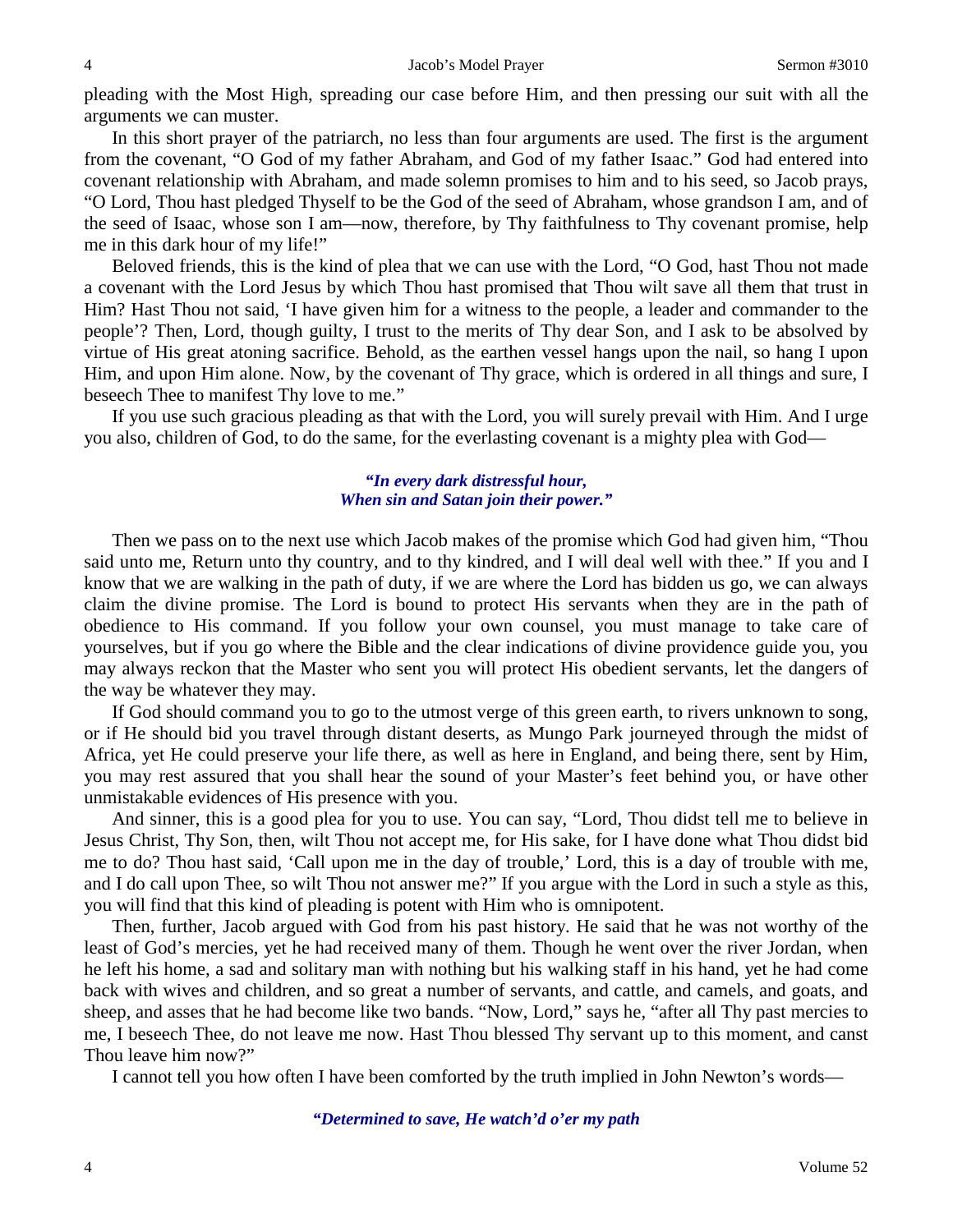*When, Satan's blind slave, I sported with death: And can He have taught me to trust in His name, And thus far have brought me to put me to shame?*

*His love in time past forbade me to think He'll leave me at last in trouble to sink, Each sweet Ebenezer I have in review, Confirms His good pleasure to help me quite through."*

So Jacob prayed, in effect, "Lord, Thou hast often been my Helper in the past, so now deliver me, I pray Thee, from the hand of my brother, from the hand of Esau." You, my unconverted friend, may even adopt this form of pleading, for you can say, "Lord, Thou hast spared my life many a time when I have provoked thee. Let Thy long-suffering, which now leads me to repentance, also move Thee to forgive my sin. I remember what Thou didst on Calvary for sinners in ages long past. Didst Thou give Thy wellbeloved and only-begotten Son to die for sinners, and wilt Thou not now accept every trembling sinner who seeks Thy favor?" This also shall prove to be the kind of pleading that will cause the gates of God's grace to open.

The fourth argument that Jacob used was perhaps the best of all, "Thou saidst, I will surely do thee good," and so on. Ah, that was the masterstroke, and in like manner, if you would succeed at the mercy seat, you must bring down the hammer of the promise upon the head of the nail of prayer, and then clinch it, as Jacob did, by saying to the Lord, "Thou saidst," so-and-so, and so-and-so.

David once said to God in prayer, "Do as Thou hast said." When a man has promised you something that you really need, you take him by the button-hole and you say to him, "Now, you promised to give me that," and if he is an honest man, you can hold him by his own word, and shall the God of truth ever fail to perform His promise? No, that is one of the things that God cannot do, He cannot lie, and He cannot run back from His promise, nor does He want to do so.

O Christian, if you would get anything from God, find a promise of it in His Word, and then thou mayest count the thing as good as received. When a man of means gives you his check, you count it just as good as hard cash, and God's promises are even better than checks or bank notes. We have only to take them, and plead them before Him, and we may rest assured that He will honor them.

**II.** Thus I have tried to place before you the points in which Jacob's prayer is worthy of both commendation and imitation, and now I want to say something concerning HIS LAST PLEA, which seems to me to be very suggestive, "Thou saidst."

Believers in the Lord Jesus Christ, I need not say more to you upon this matter, for you know the value of the promises of God, and you know how to use them. But to those who are not converted, I may perhaps speak a few words suggested by Jacob's last plea, "Thou saidst, I will surely do thee good." Sinner, lay hold, as fast as thou can, of the promise of God, and then plead it with Him. To this end, I would say to every unconverted one here who desires to obtain the priceless blessing of salvation study the Word of God very diligently, and always read it with the view of finding a promise that may suit your special case, and when you read it, study it with the firm conviction that it is God's Word, and that, in each promise, God is as truly speaking to you as though He had sent an angel to apply that promise personally to you. Take a text which you find to be applicable to yourself and say, "This is what the Lord says to me as certainly as though He now spoke it in my ear."

Next, I beseech you to remember that God's Word is absolutely true. Fix that fact in your memory, and then say to yourself that the promise, being true, must be fulfilled. Next to the person of the Lord Jesus Christ, the great object of faith is the promise of God, and if we were more familiar with His promises, we should more speedily get out of that Slough of Despond in which so many of us flounder so long.

Bunyan says that "there are, by the direction of the Lawgiver, certain good and substantial steps, placed even through the very midst of this Slough....but these steps are hardly seen, or if they be, men,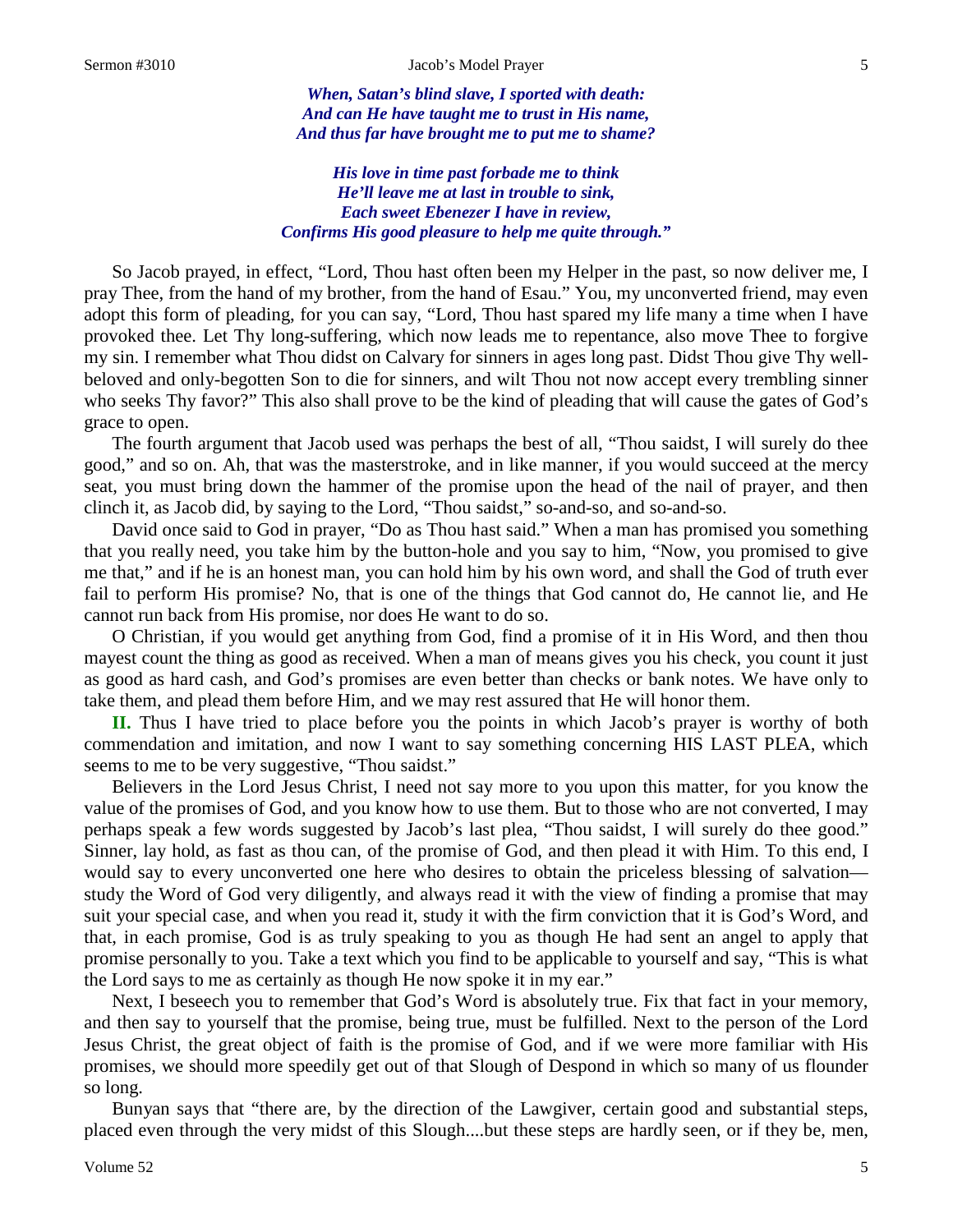through the dizziness of their heads, step besides, and then they are bemired to purpose, notwithstanding the steps be there." Look out for these steps of promise, my friend. There is, in the Bible, a promise just exactly suited to your case, so mind that you find it.

Did you never send for a locksmith to open a drawer because you had lost the key and could not open it? He comes with a great bunch of rusty keys—very like God's promises which you have allowed to get rusty through not using them—and first he tries one key, and then another, and another, till, at last, he gets the right one, and the treasures in your drawers are spread open before you.

It is just so with the treasures of God's mercy. There is one special promise in Scripture which will fit the words of the lock of your experience, and you must try promise after promise till, at last, you get the right one, and then you can say to the Lord, as Jacob did, "Thou saidst." That is the main matter, what God has said. Never mind what I say, that does not signify an atom except so far as I say what God says. Never mind what anybody else has said, but let your one concern be to know what God says.

Good Mr. William Jay, of Bath, writing upon this passage, "Thou saidst, I will surely do thee good," makes four observations which I commend to both saints and sinners. The first is, *God has the ability to do you good*. Whatever good it is that you need, God can give it to you. Pardon of sin, help in trouble, comfort in distress, whatever it is that you really need, God has the ability to give it to you, and so to do you good.

In the second place, *God has the inclination to do you good*. You need not speak to Him as if He were unwilling to bless you, it is according to His nature to be gracious. Love is one of His chief attributes, and His lovingkindness and tender mercies greatly abound. He as much delights to show kindness to the needy as a generous man delights to relieve the wants of the poor.

In the next place, *God is under an engagement to do you good*. "Thou saidst, Surely I will do thee good." God has given a promise to seeking sinners, that He will be found of them, to repentant sinners, that He will pardon them, to believing sinners, that they shall find eternal life.

And then, the fourth thing is, *God has already done good to you*. This fact ought to strengthen your faith. The Lord has the ability, and the inclination, and He is under engagement to do you good, and He has already begun to do it.

I may say to you, my hearers, that the Lord has done you some good in bringing you here to listen to the Gospel, and in making that Gospel so sweet and so generous a Gospel as it is—a Gospel for those who labor and are heavy laden, and who can find no rest anywhere else—a Gospel for the very chief of sinners, as Paul wrote to Timothy, "This is a faithful saying, and worthy of all acceptation, that Christ Jesus came into the world to save sinners, of whom I am chief."

I put into your hands this plea of Jacob, "Thou saidst, I will surely do thee good." Go and plead it, and the Lord do unto you according to your faith!

**III.** My last words—which must be very few—concern THE ANSWER WHICH JACOB'S PRAYER RECEIVED.

His prayer was answered, but *it was not answered in the way he expected it would be*. When he had done praying, he found that all his plans had been knocked on the head, so you need not wonder if you find the same thing happen to you when you have done praying. Do not be astonished, my dear hearers, if, when you have gone to God in prayer, you should seem to feel worse than you did before.

There is a young friend—I daresay he is here now—who told me that he came to hear me for many months, that he became outwardly reformed, and was, as he thought, going on well, till there came, one Lord's-day morning, a sermon [See sermon #732, "The Heart—a Den of Evil"] about the corruption of the human heart which knocked all to pieces his pretty castle in the air, upset all his hopes, and utterly destroyed his self-confidence. I am very glad it did, for his hopes and trust were all false, and afterwards, by God's grace, he began to build upon a far firmer foundation.

Sometimes, when you have been praying for salvation, God answers you by destroying all your hopes. You ask Him to save you, and you thought he would do it in a way that would make you happy, but instead of that, He plucks up all your fine plants by the roots, and turned your pretty garden into a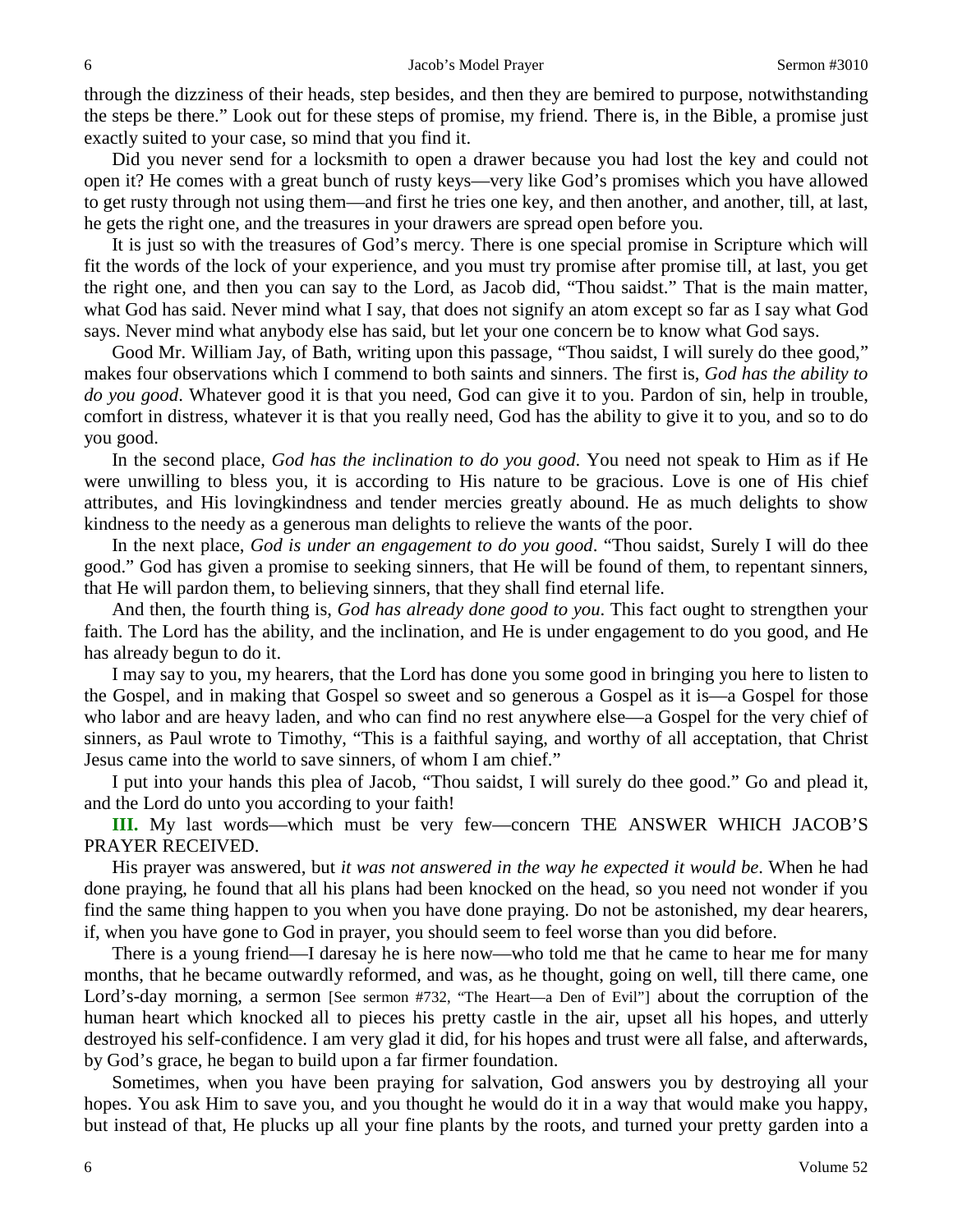#### Sermon #3010 **Sermon #3010** Jacob's Model Prayer 7

desert, because He knows that the flowers you were growing were all poisonous, and must be cleared away before He could plant those which will be the plants of His right hand planting.

*When God answered Jacob, He met him, not as his Friend, but as his wrestling Opponent*. Jacob had a fierce duel, which lasted all night long, by Jabbok's brook, and if God really appears to you, I should not be surprised if He comes at first like an enemy, and if you should have to say to Him as Job did, "Thou huntest me as a fierce lion." God's choicest mercies often come to us under the guise of adversities. God sends His love letters to us in black-edged envelopes, and sometimes we are afraid to open them. If we would but do so, we should soon know the lovingkindness of the Lord.

Jacob was to have an answer to his prayer, but before the answer came, he had to wrestle, nay, worse than that, before Jacob was fully delivered, he had to be made to limp, and all his life afterwards he went halting upon his thigh. You, poor sinner, may be made to feel your sinfulness so much that you will be driven almost to despair, and you, believer, will have to fight with Satan, possibly as long as you are in this body.

Although Jacob's own plans were put on one side, and God met him as though He were his enemy, and the poor patriarch went on limping when the sun rose over Penuel, yet, *for all that, he did get his prayer answered.* His brother "Esau ran to meet him, and embraced him, and fell on his neck, and kissed him." So, beloved, trust ye in the Lord, and wait patiently for Him, and your enemies shall become your friends, your doubts shall end in joy, your tribulations shall melt away into glory, and you shall prove that "all things work together for good to them that love God, to them who are the called according to his purpose."

Brethren, the pith of the whole matter is this, "Trust ye in the LORD for ever, for in the LORD JEHOVAH is everlasting strength." As for you who know Him not, I pray you to trust in the sacrifice of His dear Son, Jesus Christ. As the doves hide themselves in the clefts of the rock, hide yourselves in the wounds of Jesus by trusting in His atoning sacrifice.

And as for you, the saints of the Lord, return unto your rest, for the Lord hath dealt bountifully with you, therefore, "rest in the LORD and wait patiently for him," remembering that "They that wait upon the LORD shall renew their strength; they shall mount up with wings as eagles; they shall run, and not be weary; they shall walk, and not faint."

May the Lord graciously give all of us His blessing and benediction, for Jesus Christ's sake! Amen.

## **EXPOSITION BY C. H. SPURGEON**

#### *GENESIS 32*

Jacob had just come out of a great trouble. God's gracious interposition had delivered him out of the hand of the angry Laban—Laban the churl, who cared for Jacob only for what he could get out of him.

**Verses 1-2.** *And Jacob went on his way, and the angels of God met him. And when Jacob saw them, he said, This is God's host: and he called the name of that place Mahanaim*.

The angels of God are always round His people. It was well for Jacob to be reminded of that fact, for he was about to pass into another trouble. John Bunyan truly says—

> *"A Christian man is seldom long at ease; When one trouble's gone, another does him seize."*

Certainly it was so with Jacob, for after he had escaped from Laban, he knew that he had to meet his brother Esau, whom he had so greatly wronged so many years before. Then it was that "the angels of God met him." Go on your way in peace and safety, beloved believer, for God's hosts are all around you. You do not go unattended at any single moment of your life. Better than squadrons of horse and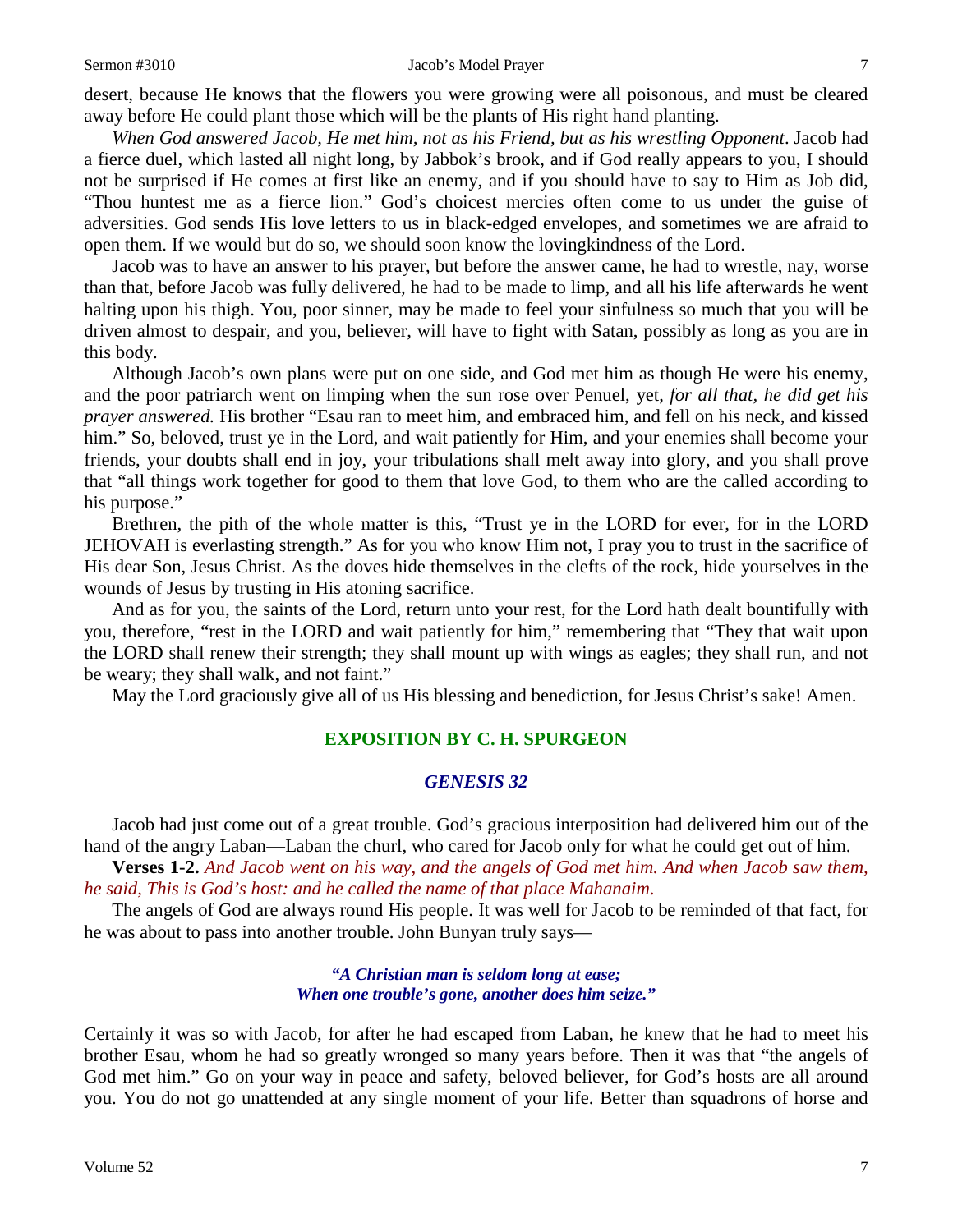regiments of foot are the ministering spirits who are "sent forth to minister for them who shall be heirs of salvation."

**3-5.** *And Jacob sent messengers before him to Esau his brother unto the land of Seir, the country of Edom. And he commanded them, saying, Thus shall ye speak unto my lord Esau; Thy servant Jacob saith thus, I have sojourned with Laban, and stayed there until now: and I have oxen, and asses, flocks, and menservants, and womenservants: and I have sent to tell my lord, that I may find grace in thy sight*.

This was a wise and proper action on the part of Jacob, for he had grossly wronged his brother, and it was right for him to make advances toward a reconciliation. He prayed to God for help, but he also used such means as he could—the means that ought always to be used when any of us realize that we have done an injury to others. We should even be willing to humiliate ourselves in order to make peace.

I think that, when Christians differ from one another, there should be a holy emulation between them as to which shall be the first to give way, and which will give way the more to the other. How many quarrels might soon be ended if there were this spirit of conciliation among all professing Christians.

I have heard of one, who had offended a brother Christian during the day, possibly the brother Christian had offended him quite as much. But the first one saw that the sun was going down, so he turned to seek his friend, that he might say to him, "Friend So-and-So, I was wrong in being angry today." Halfway between their two houses, they met, and each of them said, "I was just coming to say that I was wrong." There is no need of any arbitrator when each of the disputants is willing to say, "I was wrong." And the trouble is soon over when that point is reached. In this case, it certainly was Jacob's duty to make some reparation to his brother, whether Esau accepted it or not.

**6.** *And the messengers returned to Jacob, saying, We came to your brother Esau, and also he cometh to meet thee, and four hundred men with him*.

He would not have minded Esau coming alone to meet him, but the thought of the four hundred rough men, who had gathered around this wild warrior of the desert, made him wonder what they might do, and what Esau might do with their help.

**7-8.** *Then Jacob was greatly afraid and distressed: and he divided the people that was with him, and the flocks, and herds, and the camels, into two bands; and said, If Esau come to the one company, and smite it, then the other company which is left shall escape*.

He used the means that he judged to be the best under the existing circumstances, and I believe that God intends us always to use our best wits and judgment, and then to fall back upon Him in confiding prayer just as if we had done nothing at all. Do everything as if God were not about to help you, and then trust in God as if you had done nothing at all.

An Arab said to Mohamet, "I let my camel run loose, and trusted it to Providence," but Mohamet replied, "You should have tied it up first, and then trusted it to Providence," and Jacob was very much of that mind, and a very sensible mind it was, not at all inconsistent with the very best of faith.

**9-12.** *And Jacob said, O God of my father Abraham, and God of my father Isaac, the LORD which saidst unto me, Return unto thy country, and to thy kindred, and I will deal well with thee: I am not worthy of the least of all the mercies, and of all the truth, which thou hast shown unto thy servant; for with my staff I passed over this Jordan; and now I am become two bands. Deliver me, I pray thee, from the hand of my brother, from the hand of Esau: for I fear him, lest he will come and smite me, and the mother with the children. And thou saidst,—*

That is always the most powerful plea when we can quote God's own promise, "Thou saidst,"—

**12-19.** *I will surely do thee good, and make thy seed as the sand of the sea, which cannot be numbered for multitude.* 

*And he lodged there that same night; and took of that which came to his hand a present for Esau his brother; two hundred she goats, and twenty he goats, two hundred ewes, and twenty rams, thirty milch camels with their colts, forty kine, and ten bulls, twenty she asses, and ten foals. And he delivered them into the hand of his servants, every drove by themselves; and said unto his servants, Pass over before me, and put a space between drove and drove. And he commanded the foremost, saying, When Esau my*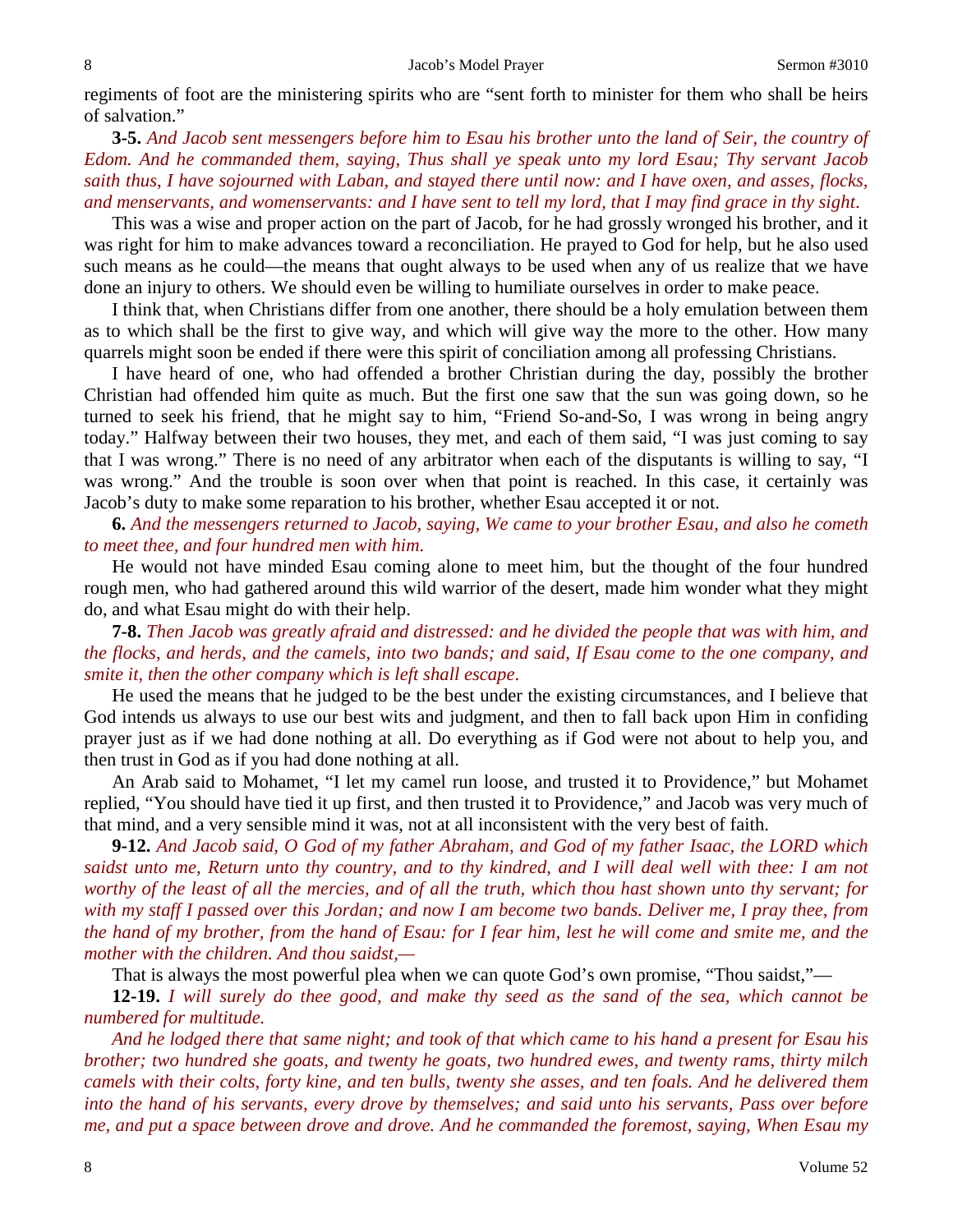*brother meeteth thee, and asketh thee, saying, Whose art thou? and whither goest thou? and whose are these before thee? Then thou shalt say, They be thy servant Jacob's; it is a present sent unto my lord Esau: and, behold, also he is behind us. And so commanded he the second, and the third, and all that followed the droves, saying, On this manner shall ye speak unto Esau, when ye find him*.

That was a very anxious night for Jacob. He was to have another night of sterner work still, but in doing as he did he acted wisely and rightly.

**20.** *And say ye moreover, Behold, thy servant Jacob is behind us. For he said, I will appease him with the present that goeth before me, and afterward I will see his face; peradventure he will accept of me*.

Depend upon it, our sins will come home to us sooner or later. Jacob must have bitterly regretted that he had ever wronged Esau.

There was a long interval between Jacob going away, and his coming back again, but his sin came home to him, and if you are a child of God, and you do wrong, it is more certain to come home to you, in this life, than if you were one of the ungodly. As for them, they are often left to be punished in another world, but if you are a child of God, you will be chastened here for your iniquity. Remember how earnestly David prayed about the sins of his youth, and his later transgressions too, and Jacob, in deep humility, must have most vividly remembered his sin against his brother.

**21-24.** *So went the present over before him: and himself lodged that night in the company. And he rose up that night, and took his two wives, and his two womenservants, and his eleven sons, and passed over the ford Jabbok. And he took them, and sent them over the brook, and sent over that he had.* 

*And Jacob was left alone; and there wrestled a man with him until the breaking of the day*.

We know who that Divine Man was, the God who afterwards actually became man, of whom it might even then be said that "His delights were with the sons of men."

**25***. And when he saw that he prevailed not against him, he touched the hollow of his thigh; and the hollow of Jacob's thigh was out of joint, as he wrestled with him*.

For even with a dislocated hip, Jacob would not give up wrestling, he meant to hold this wondrous Man until he got a blessing from Him.

**26-29.** *And he said, Let me go, for the day breaketh. And he said, I will not let thee go, except thou bless me. And he said unto him, What is thy name? And he said, Jacob. And he said, thy name shall be called no more Jacob, but Israel: for as a prince hast thou power with God and with men, and have prevailed. And Jacob asked him, and said, Tell me, I pray thee, thy name. And he said, Wherefore is it that thou dost ask after my name? And he blessed him there*.

He would not gratify Jacob's curiosity concerning His name, but He gave him the blessing that he craved. This was just as our Divine Master acted when His disciples inquired of Him concerning the times and seasons, He told them it was not for them to know what the Father had retained in His own power, but Christ added, what was much better for them, "Ye shall receive power, after that the Holy Ghost is come upon you." He will not tell us all we want to know, but He will give us all we need to have. What a wise and prudent Lord is ours!

**30-31.** *And Jacob called the name of the place Peniel: for I have seen God face to face, and my life is preserved. And as he passed over Penuel the sun rose upon him, and he halted upon his thigh*.

He was lame, and probably remained lame for life.

**32.** *Therefore the children of Israel eat not of the sinew which shrank, which is upon the hollow of the thigh, unto this day: because he touched the hollow of Jacob's thigh in the sinew that shrank*.

Some touch of human weakness must always accompany the divine strength that God may give us. If we are allowed the high honor of carrying the untold treasure of the Gospel, we must be reminded that "we have this treasure in earthen vessels, that the excellency of the power may be of God, and not of us." Yet who would not be content to limp for life if he might but win such a victory as Jacob won on that memorable night by the brook Jabbok?